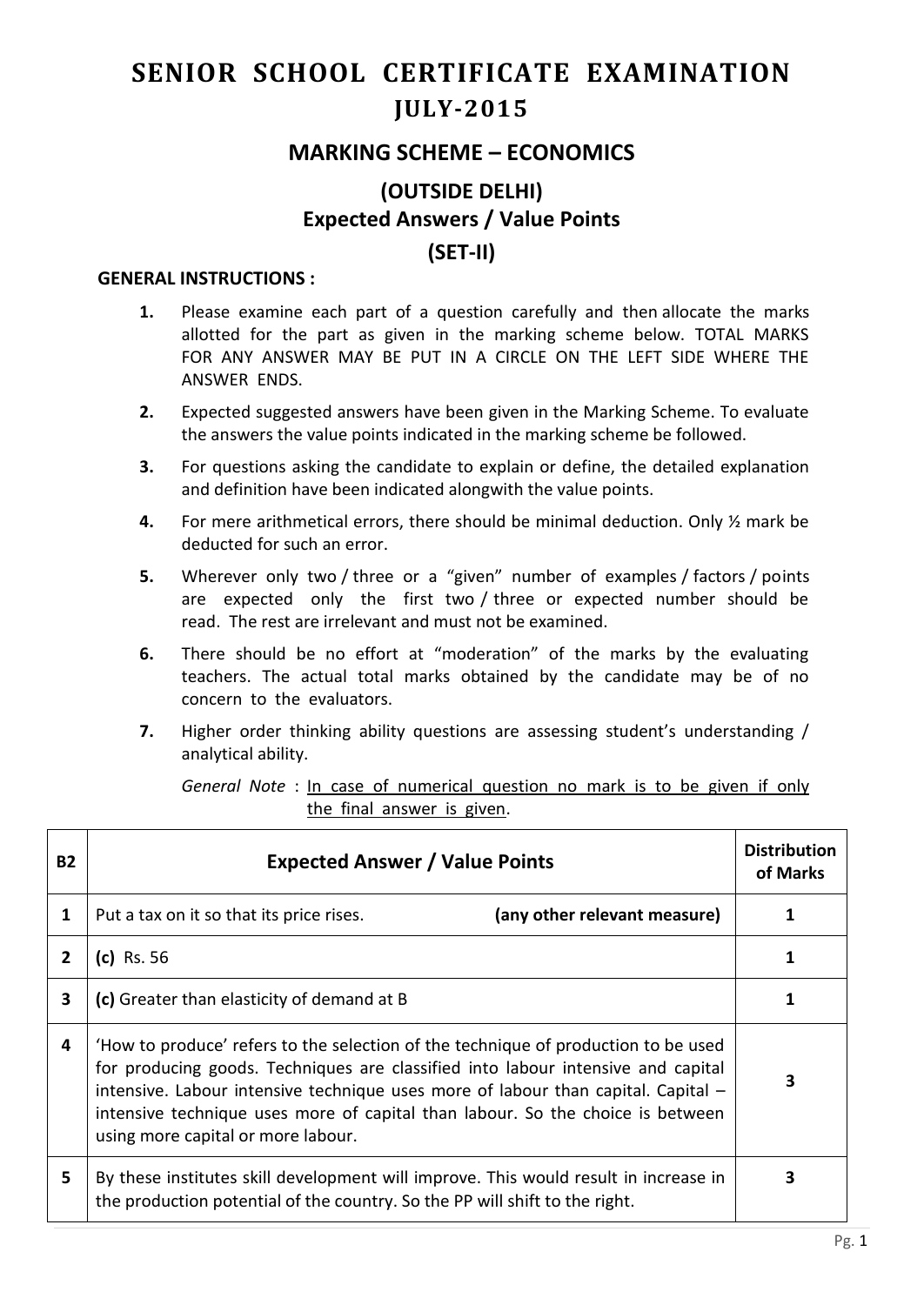| 6              |                                                                                                                                                                                                                                                                                                  | common people to afford. |                                                 | When government imposes an upper limit on the price of a good, it is called price<br>ceiling. It is generally imposed on essential items and is fixed below the market<br>determined price. The reason being the equilibrium price is too high for the | 3              |
|----------------|--------------------------------------------------------------------------------------------------------------------------------------------------------------------------------------------------------------------------------------------------------------------------------------------------|--------------------------|-------------------------------------------------|--------------------------------------------------------------------------------------------------------------------------------------------------------------------------------------------------------------------------------------------------------|----------------|
| $\overline{7}$ | Under increasing returns to a factor total product increases at increasing rate, as<br>more and more units of a variable input are employed. As a result marginal<br>product also increases.                                                                                                     |                          |                                                 |                                                                                                                                                                                                                                                        | 3              |
| 8              | Any decision about price or output taken by a firm under oligopoly affects other<br>firms. Other firms reach to it. So while taking any decision about output or price, a<br>firm takes into account the reaction of other firms to these decisions. It makes<br>oligopoly firms interdependent. |                          |                                                 |                                                                                                                                                                                                                                                        | 3              |
|                |                                                                                                                                                                                                                                                                                                  |                          | <b>OR</b>                                       |                                                                                                                                                                                                                                                        |                |
|                | determined price.                                                                                                                                                                                                                                                                                |                          |                                                 | In a perfectly competitive market, buyers treat the product produced by different<br>firms as homogenous. So they are willing to pay the same price for products of<br>different firms. No firm, therefore, can change a price higher than the market  | 3              |
| 9              |                                                                                                                                                                                                                                                                                                  |                          | than own price it is called 'change in demand'. | When demand for a good changes due to change in price of the given good it is<br>called 'change in quantity demanded' when demand changes due to a factor other                                                                                        | 4              |
| 10             | The following table shows four such bundles of commodity X and Y which gives the<br>consumer same satisfaction -                                                                                                                                                                                 |                          |                                                 |                                                                                                                                                                                                                                                        |                |
|                | <b>Bundles</b>                                                                                                                                                                                                                                                                                   | Unit of X                | Unit of Y                                       | <b>Marginal Rate of</b><br>Substitution                                                                                                                                                                                                                |                |
|                | A                                                                                                                                                                                                                                                                                                | 1                        | 10                                              |                                                                                                                                                                                                                                                        |                |
|                | B                                                                                                                                                                                                                                                                                                | $\overline{2}$           | 6                                               | 4Y:1X                                                                                                                                                                                                                                                  |                |
|                | С                                                                                                                                                                                                                                                                                                | 3                        | 3                                               | 3Y:1X                                                                                                                                                                                                                                                  |                |
|                | D                                                                                                                                                                                                                                                                                                | 4                        | $\overline{2}$                                  | 1Y:1X                                                                                                                                                                                                                                                  | $\overline{2}$ |
|                | For each additional unit of X the consumer is willing to sacrifice less of Y. This is<br>diminishing marginal rate of substitution.                                                                                                                                                              |                          |                                                 |                                                                                                                                                                                                                                                        | $\overline{2}$ |
|                |                                                                                                                                                                                                                                                                                                  |                          |                                                 | (any other relevant numerical example)                                                                                                                                                                                                                 |                |
|                |                                                                                                                                                                                                                                                                                                  |                          | <b>OR</b>                                       |                                                                                                                                                                                                                                                        |                |
|                |                                                                                                                                                                                                                                                                                                  |                          |                                                 |                                                                                                                                                                                                                                                        |                |
|                | <b>Units</b>                                                                                                                                                                                                                                                                                     | M.U.                     |                                                 |                                                                                                                                                                                                                                                        |                |
|                | 1                                                                                                                                                                                                                                                                                                | 10                       |                                                 |                                                                                                                                                                                                                                                        |                |
|                | 2<br>3                                                                                                                                                                                                                                                                                           | 8<br>5                   |                                                 |                                                                                                                                                                                                                                                        |                |
|                | 4                                                                                                                                                                                                                                                                                                | 3                        |                                                 |                                                                                                                                                                                                                                                        |                |
|                | 5                                                                                                                                                                                                                                                                                                | $\overline{2}$           |                                                 |                                                                                                                                                                                                                                                        | $\overline{2}$ |
|                |                                                                                                                                                                                                                                                                                                  |                          |                                                 | (any other relevant numerical example)                                                                                                                                                                                                                 |                |
|                |                                                                                                                                                                                                                                                                                                  |                          |                                                 |                                                                                                                                                                                                                                                        |                |
|                |                                                                                                                                                                                                                                                                                                  |                          |                                                 | (Explanation)                                                                                                                                                                                                                                          | $\overline{2}$ |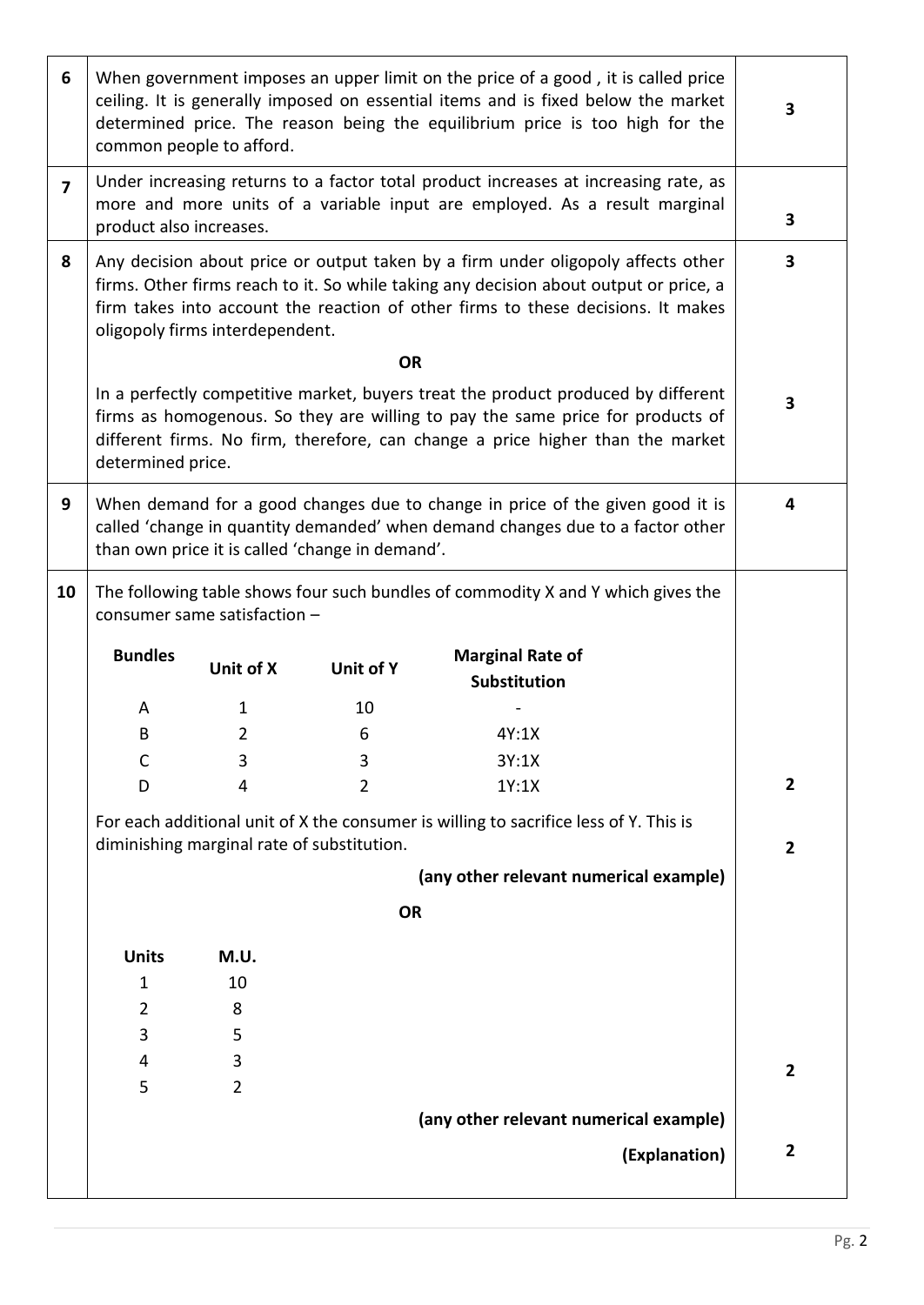| 11 | (i)<br>False, When price of other goods rise, it becomes more profitable to<br>produce them in place of the given good, so supply curve will shift to left.<br>False, The difference between AC and AVC is due to AFC. As output is<br>(ii)<br>increased AFC falls, so the difference between AC and AVC falls.   | 3<br>3         |  |
|----|-------------------------------------------------------------------------------------------------------------------------------------------------------------------------------------------------------------------------------------------------------------------------------------------------------------------|----------------|--|
| 12 | Related goods are either substitutes or complements. When price of a substitute<br>good rises, the given good becomes relatively cheaper. As a result its demand<br>rises. Opposite happens when price of the substitute good falls.                                                                              |                |  |
|    | When price of a complementary good rises, its demand falls. Since the given good<br>is used jointly with the complementary good, the demand of the given good also<br>falls. This establishes inverse relation between price of a complementary good and<br>demand for the given good.                            |                |  |
| 13 | Price<br>$\kappa$<br>P<br>$\mathcal{O}$<br>$\alpha$ ,<br>$\mathbf{\Omega}$<br>Quantity                                                                                                                                                                                                                            | $\overline{2}$ |  |
|    | When the demand curve DD shift to DD'. There is excess demand (AB) at OP price.<br>Thy buyers compete, price starts rising thus demand starts falling(Contraction) and<br>supply starts rising (expansion). These changes continue till price reaches $OP_1$ . At<br>this price equilibrium quantity is $OQ_1$ .  |                |  |
|    | <b>For Blind Candidates:</b><br>Excess demand refers to a situation when quantity demanded is more than<br>quantity supplied at the prevailing market price.                                                                                                                                                      | 2              |  |
|    | Same explanation as given above without diagram.                                                                                                                                                                                                                                                                  | 4              |  |
| 14 | When input price increases, cost of production rises. Price of the<br>(i)<br>product remaining the same, profit falls. This will reduce market supply.<br>(ii)<br>Reduction in per unit tax will reduce the cost of production. Price<br>remaining the same, profits will increase. So the producers will produce | 3              |  |
|    | more and market supply will increase.<br><b>OR</b>                                                                                                                                                                                                                                                                | 3              |  |
|    | (a) When MC < AVC, AVC falls                                                                                                                                                                                                                                                                                      | 1              |  |
|    | When MC = AVC, AVC constant<br>When MC > AVC, AVC rises                                                                                                                                                                                                                                                           | 1              |  |
|    | (b) When TC increases at a diminishing rate MC falls                                                                                                                                                                                                                                                              | 1              |  |
|    | when TC increase at an increasing rate MC rises.                                                                                                                                                                                                                                                                  |                |  |
|    | When TC increases at a constant rate MC is constant                                                                                                                                                                                                                                                               | 1<br>1         |  |
|    |                                                                                                                                                                                                                                                                                                                   |                |  |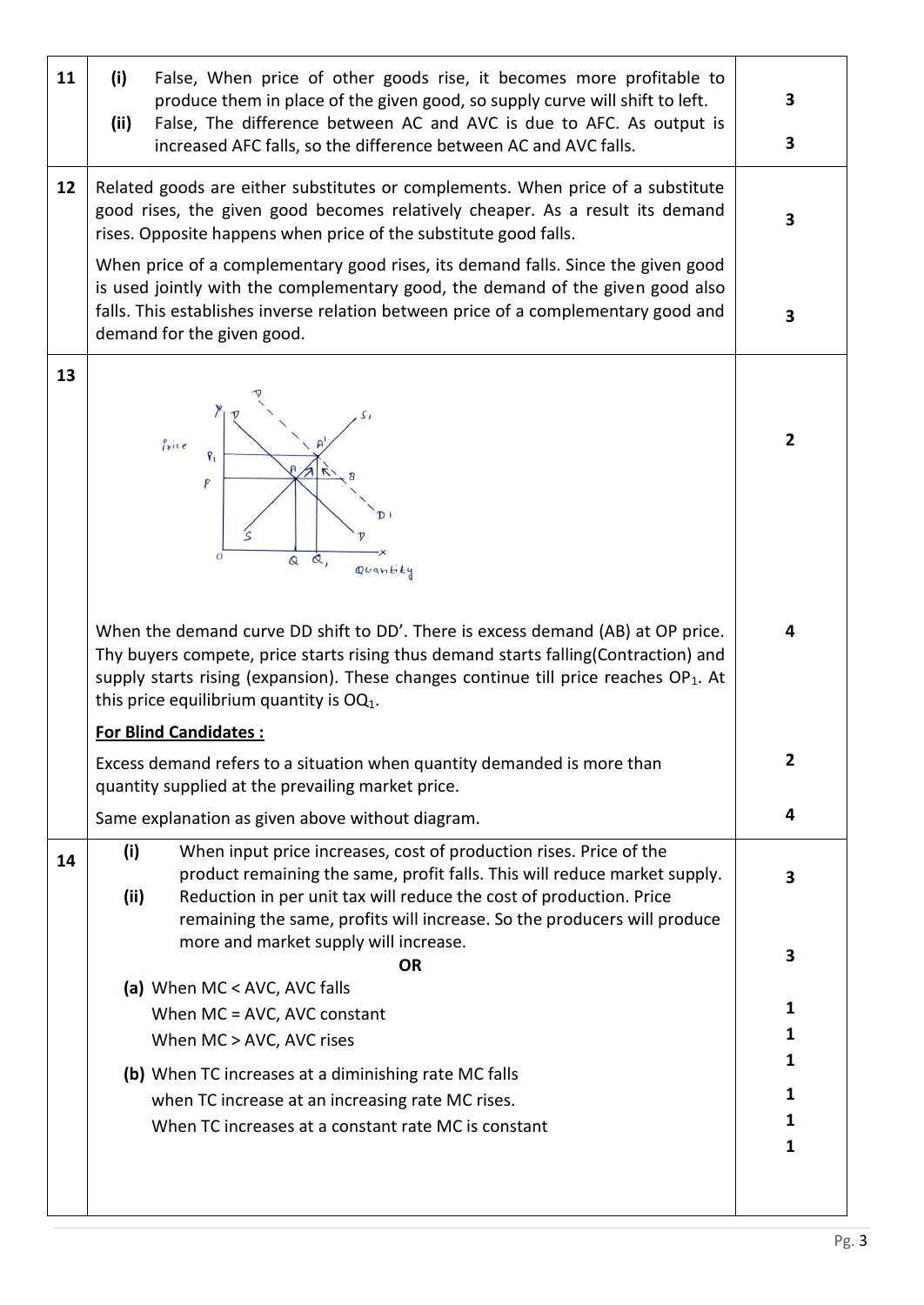|    | $SECTION - B$                                                                                                                                                                                                                                                                                                                                                                                                          |                |  |  |  |  |
|----|------------------------------------------------------------------------------------------------------------------------------------------------------------------------------------------------------------------------------------------------------------------------------------------------------------------------------------------------------------------------------------------------------------------------|----------------|--|--|--|--|
| 15 | (c) Fiscal deficit $-$ interest payments                                                                                                                                                                                                                                                                                                                                                                               | $\mathbf{1}$   |  |  |  |  |
| 16 | Deposits made for a fixed period.                                                                                                                                                                                                                                                                                                                                                                                      | 1              |  |  |  |  |
| 17 | (a) Wealth.                                                                                                                                                                                                                                                                                                                                                                                                            | $\mathbf{1}$   |  |  |  |  |
| 18 | (a) Recovery of loans                                                                                                                                                                                                                                                                                                                                                                                                  | 1              |  |  |  |  |
| 19 | (b) Reserve Bank of India                                                                                                                                                                                                                                                                                                                                                                                              | $\mathbf{1}$   |  |  |  |  |
| 20 | (i)<br>For imports<br>(ii)<br>For investment in other countries.<br>(iii)<br>(any other relevant source)<br>For Foreign travel etc.                                                                                                                                                                                                                                                                                    | 1x3            |  |  |  |  |
|    | Or<br>When price of domestic currency falls under fixed exchange rate system, it is called<br>'devaluation'. When price of domestic currency falls under flexible exchange rate<br>system, it is called 'depreciation'.                                                                                                                                                                                                |                |  |  |  |  |
| 21 | $MPS = \frac{20}{100}$                                                                                                                                                                                                                                                                                                                                                                                                 | $\frac{1}{2}$  |  |  |  |  |
|    | $K = \frac{1}{MPS} = \frac{1}{\frac{1}{5}} = 5$                                                                                                                                                                                                                                                                                                                                                                        | $\mathbf{1}$   |  |  |  |  |
|    | $\Delta Y = K, \Delta I$                                                                                                                                                                                                                                                                                                                                                                                               | $\frac{1}{2}$  |  |  |  |  |
|    | $= 5 \times 10,000 = 50,000$                                                                                                                                                                                                                                                                                                                                                                                           | $\mathbf{1}$   |  |  |  |  |
| 22 | When aggregate demand is equal to aggregate supply at less than full<br>employment it is a situation of under employment equilibrium i.e. when<br>equilibrium is at less than full employment.                                                                                                                                                                                                                         | 3              |  |  |  |  |
| 23 | (i) False, it is recorded in current account as it neither affects foreign exchange<br>assets nor foreign exchange liabilities.                                                                                                                                                                                                                                                                                        | $\overline{2}$ |  |  |  |  |
|    | (ii) True, all imports and exports of goods are recorded in trade account which is a<br>part of current account, because it is simply import/export of a good.                                                                                                                                                                                                                                                         | $\overline{2}$ |  |  |  |  |
| 24 | factor <i>Payments</i><br>Houscholds<br>Production Units                                                                                                                                                                                                                                                                                                                                                               | 1              |  |  |  |  |
|    | Expenditure<br>Production units produce goods and services by employing factor of production<br>from households. These units in turn make factor payments to households.<br>Households spend this income on goods and services produced by households.<br>This makes the circular flow complete.<br>Note: For Blind candidate flow chart is not necessary. Full marks will be<br>awarded if only explanation is given. | 3              |  |  |  |  |